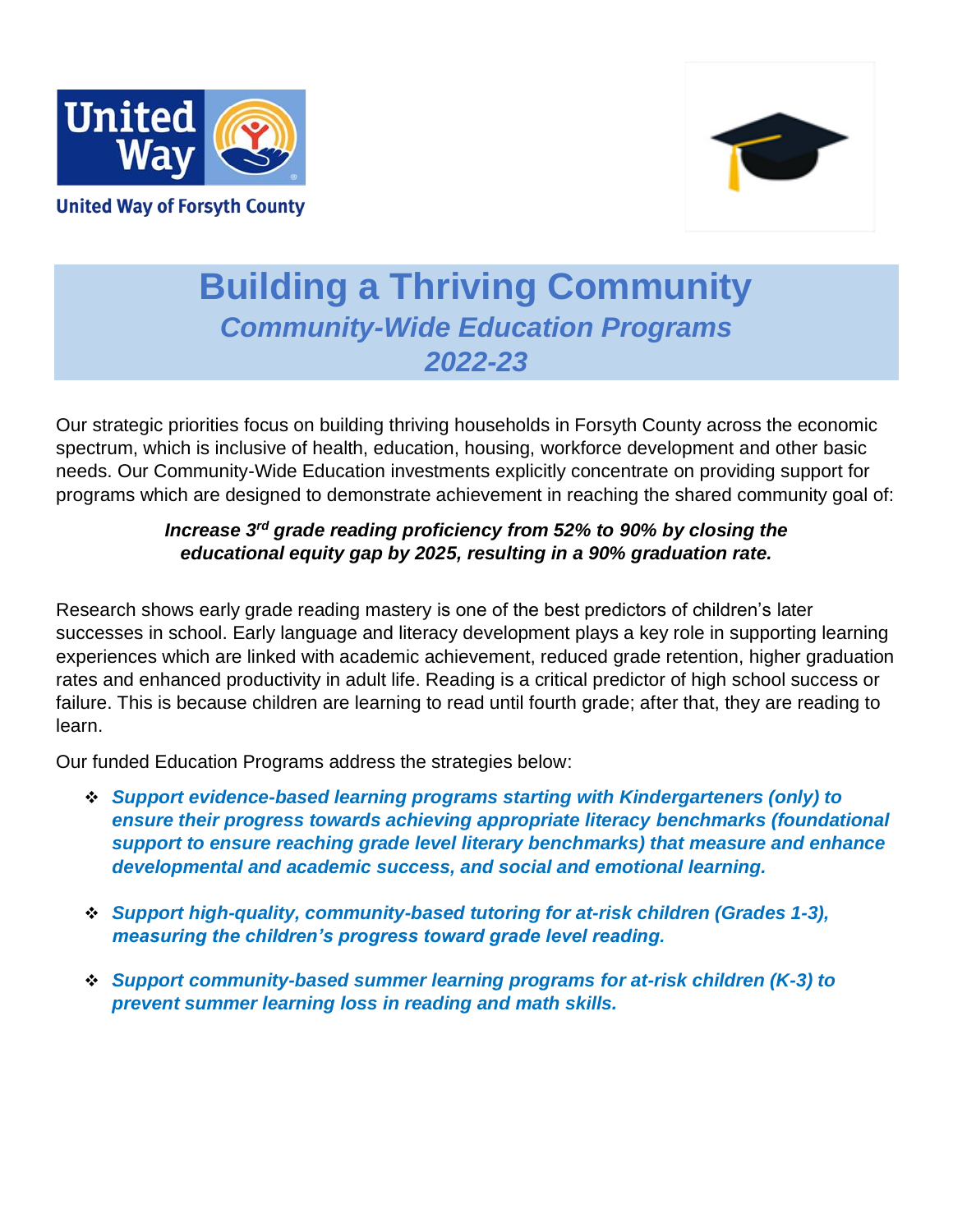# **Agency: Action 4 Equity**

#### **Program: Freedom Schools Summer Programming**

Forsyth Freedom Schools is a six-week summer program designed to increase literacy, self-esteem, socioemotional skills, and a love of learning for children in grades K-12. United Way of Forsyth County (UWFC) will be funding 55 K-3 students at two Freedom School sites in Forsyth County. Through a research-based and multicultural program model provided by Children's Defense Fund Freedom Schools, students are inspired participants, known as "scholars," who spend their summer learning about and believing in their ability to make a difference in themselves, their families, and their communities, with hope, education, and action. Freedom Schools programming encourages scholars to embrace their cultural history and reinforces confidence in their abilities. Throughout the program, scholars will build their personal libraries, establish dedicated reading times, attend field trips, and become energized for learning through the morning rally ("Harambee") which includes singing, cheers and chants. Freedom Schools are led by young-adult teachers and mentors known as Servant Leader Interns, who come from diverse backgrounds and help scholars envision themselves as future college students, advocates, and leaders. During the six weeks, the program encourages the parents of our scholars to be engaged in their child's learning through informational meetings in the summer and multiple volunteer opportunities.

#### **Agency: Big Brothers Big Sisters**

#### **Program: Site Based Mentoring Program**

This program focuses on children, between the ages of K-12 grade, primarily include those from single-parent homes, who have been identified by teachers and/or school guidance counselors as ones who would benefit from having an additional friend/mentor**.** UWFC funding will focus on serving 56 children K-3 at two Title One Winston Salem/Forsyth County (WSFC)elementary schools. Mentors will meet with their students during and/or after school, for generally, at least one hour. The program also plans to employ professional paid mentors who will provide weekly group mentoring while "Littles" wait to be matched with their one-to-one mentor. Activities range from reading together and working on homework to playing games or simply listening and talking. Group activities will utilize a curriculum focused on reading, social and emotional growth and on personal accountability. The goal is to support high-quality, community-based tutoring for at-risk children (Grades 1-3), measuring the children's progress toward grade level reading.

# **Agency: The Salvation Army**

# **Program: Ken Carlson Boys & Girls Club**

The Salvation Army Boys & Girls Club seeks to provide an after-school program to keep kids safe by providing a positive environment where they can learn, play, and grow. The program serves youth ages 5 - 18 from 38 schools in the WS/Forsyth County School district during non-school hours, the club provides a safe place, supportive adult mentors, fun, friendship, and high-impact youth development programs. UWFC funding will focus on serving 80 children K-3 at the Club. The program has three main strategies to create success for every student including accredited curriculums in academics, character development and healthy lifestyles. Specifically, K-3 students will use this time to hone their reading skills through physical, auditory and online books, educational games, worksheets, and online activities associated with accredited reading curriculum. This specific emphasis will incorporate early literacy programs and best practices, early screenings, individual reading plans, interactions with teachers and parents and periodic assessments to determine progress.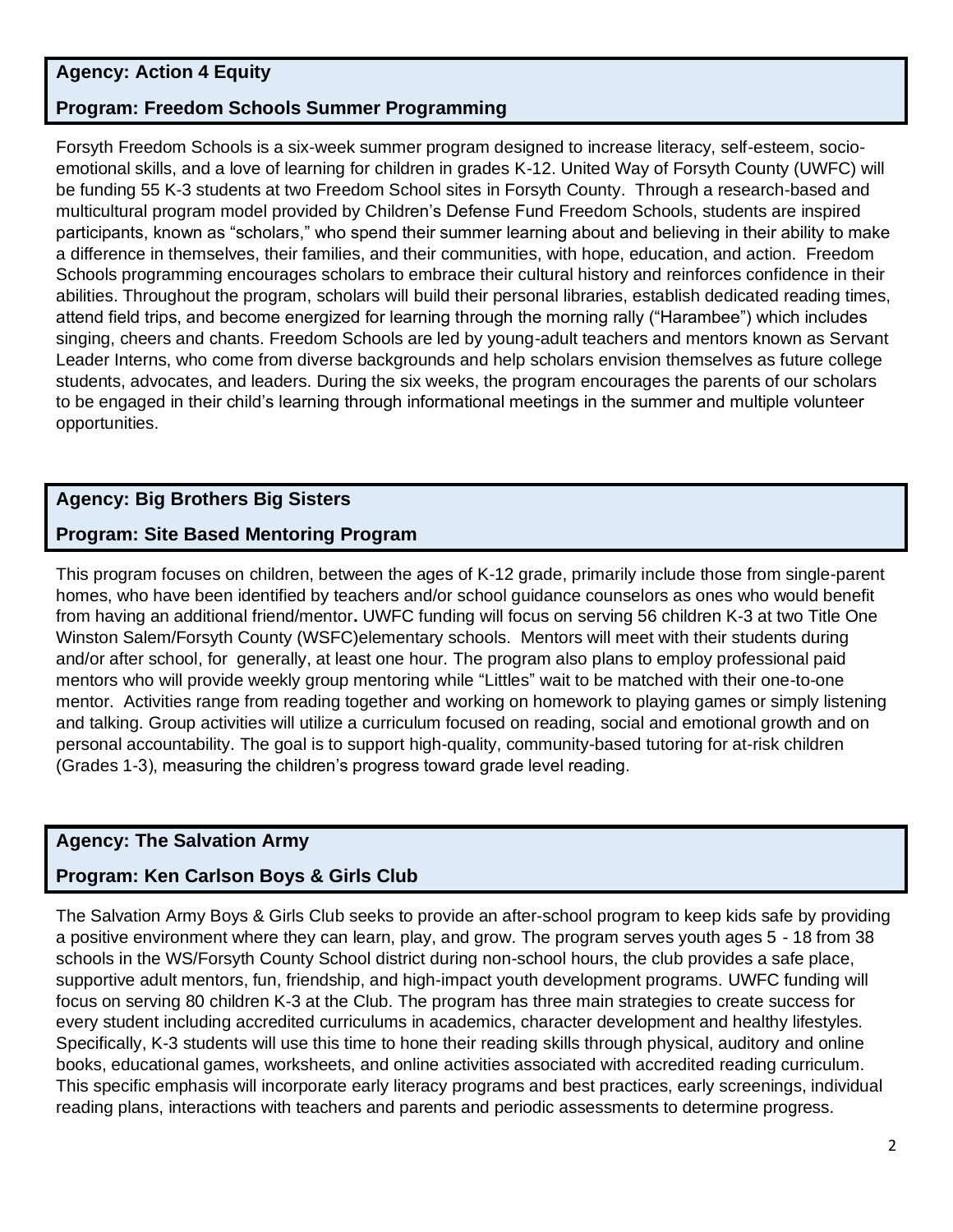### **Agency: The Salvation Army**

### **Program: Boys & Girls Club Summer Camp**

The Salvation Army Boys & Girls Club Summer Camp seeks to provide a summer camp experience to keep kids safe by providing a positive environment where they can learn, play, and grow. The program serves youth ages 5 - 18 from 38 schools in the WS/Forsyth County School District. UWFC funding will support 110 K-3 students in the summer camp. Youth and families benefit from our holistic impact model and wraparound services, aimed at building the academic aptitude, health awareness, leadership skills of their youth. The summer program incorporates a variety of educational games, worksheets, reading time, STEM experiments, online academic curricula, a fully stocked library, partnerships with community organizations that promote reading and individualized tutoring to not only reduce summer learning loss but also promote learning gains. The Club offers accredited programs like Summer Brain Gain that halts summer learning loss and also lead to gains in math and reading for many young people.

#### **Agency: Winston-Salem State University**

#### **Program: The Reading and Math Summer Camp (RAMS-C)**

The RAMS-C Summer Camp is a 6-week camp for 160 K-3 students, in which academic tutors instruct students to assist with their retention of concepts. This camp assists in reducing the summer slide or regression once students return to school after summer. The camp consists of focused reading content, specific to students' performance level and learning modalities which will prepare them for the upcoming grade. All strategies ensure participants are on track towards grade level reading by third grade and utilizes Learning Modality Inventories (LMI) to gain information on how K-3 grade participants prefer to learn related to literacy, comprehension strategies, and mathematical reasoning. This program builds literacy skills and mathematical reasoning, supported by research-based activities creatively aligned with NC curricula. The program's key activities will incorporate a daily routine of reading and math literacy strategies in the morning and supplemental learning opportunities after lunch. Participants will rotate through two 90-minute rotations based on achievement (pre-test) data. After lunch, students will work in small groups on specific learning strategies from reading and mathematics. In addition, participants will engage in interdisciplinary learning opportunities in STEAM including, arts, music, media, and technology. At the end of the day, participants will engage in reading and math circles where they will explore extension activities.

#### **Agency: Winston-Salem Urban League**

#### **Program: Read URBAN**

Read URBAN seeks to increase reading performance for 40 low income, rising third graders who attend a Title One school via a six week intensive summer reading program. Read URBAN scholars will attend the program Monday through Friday. The program will target one WSFC elementary school for this program. The program, based on Harlem Children's Zone literacy success programming, "Read 2 Succeed" will use interactive, modern, intensive instruction to boost reading performance. Scholars will focus on comprehension, vocabulary, fluency, phonemic awareness and phonics. Programming will include instruction in reading, writing, speaking, listening and small group activities. Program goals include stemming summer reading skill loss; increasing reading skill where possible and preparing scholars for 3rd grade reading proficiency testing.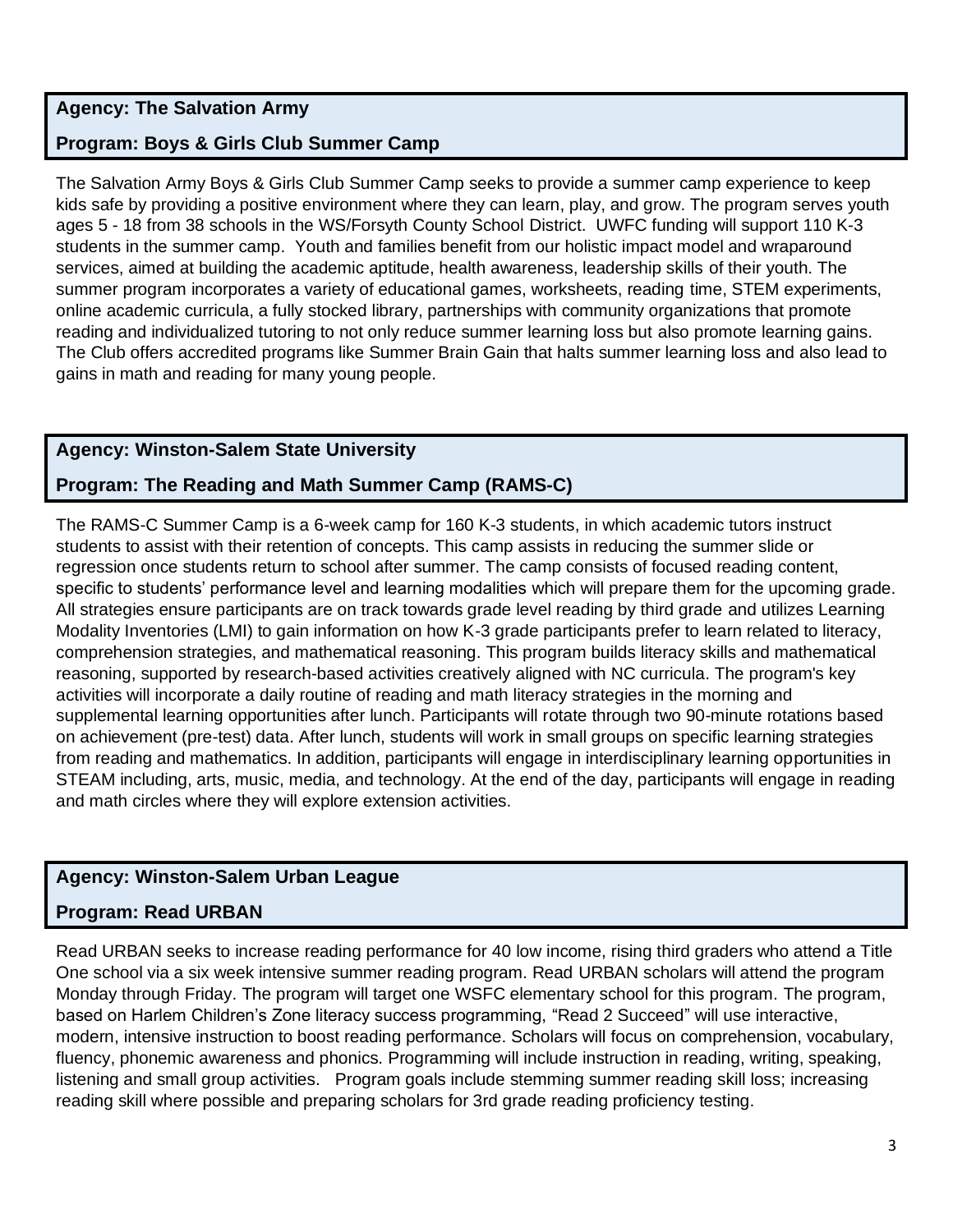### **Agency: YMCA**

#### **Program: Summer Learning Academies**

The goal of the YMCA's Summer Learning Academy (SLA) at the Fulton Family YMCA is to close the socioeconomic opportunity and achievement gaps between minority students and white students and economically disadvantaged students and non-economically disadvantaged students, ensuring every child regardless of income or background, can learn, grow, and thrive. The program is designed to provide differentiated and targeted academic support to kindergarten through third grade students in core subject areas with a primary focus on reading. In the Summer of 2022, the Fulton SLA will meet the following objectives: 1) Provide a summer experience that prevents summer learning loss and prepares and excites students for the coming school year. 2) Primarily focus on improving reading proficiency for kindergarten through third grade students; 3)Employ certified teachers to provide tutoring and academic instruction; 4) Create a differentiated learning environment utilizing a variety of learning modalities. This 10-week program incorporates the best parts of the Y's traditional day camp with the middle 6 weeks of the summer focusing on reading proficiency for rising 1st through 3rd grade students. Students will participate in 12 hours of academic instruction a week during the SLA portion of the program. Tutors hired from our feeder school will provide instruction in a 1:10 tutor to student ratio.

#### **Agency: YWCA**

#### **Program: Best Choice Center - Academic After School Programs**

The Best Choice Center's mission is to help at risk children succeed academically and inter-personally. The center strives to ensure children ages 5-9 (K-3rd grade) are on track to be reading on grade level by the end of third grade. UWFC funding will serve 42-50 5-9 (K-3<sup>rd</sup> grade). 92% of Best Choice parents/guardians earn incomes that are 150% of the poverty level. Certified teachers and staff access children upon entry to the program and based on the assessment work with them through tutoring and mentoring to improve any deficiencies that may exist. The After School program provides: • Certified teachers; • A computer lab; • Healthy snacks, hot dinner after school: breakfast and lunch during camp sessions; • Parent-friendly hours open until 6 pm Monday-Friday; • Transportation from school to the Center; • Gift cards quarterly to students named to the honor roll. The certified teachers and Best Choice staff work with the children on homework, test preparation, and school projects. They provide a hands on mentoring environment for children to learn with The Crosby Bigs for Success program. It complements the academic work with confidence and school functioning skills.

# **Agency: YWCA**

#### **Program: Best Choice Center - Summer Camp**

The Best Choice Center's mission is to help at risk children succeed academically and inter-personally. The center strives to ensure children ages 5-9 (K-3rd grade) are on track to be reading on grade level by the end of third grade. UWFC funding will serve 70 children K-rising 4<sup>th</sup> graders. The Best Choice Center Summer Enrichment Camp maintains a critical focus on reading and math over the summer. Certified teachers and staff assess children upon entry to the program and based on the assessment work with them through tutoring and mentoring to improve any deficiencies that may exist. During the camp the children spend the morning in enriching activities that keep them engaged in reading and math. The summer program works to ensure